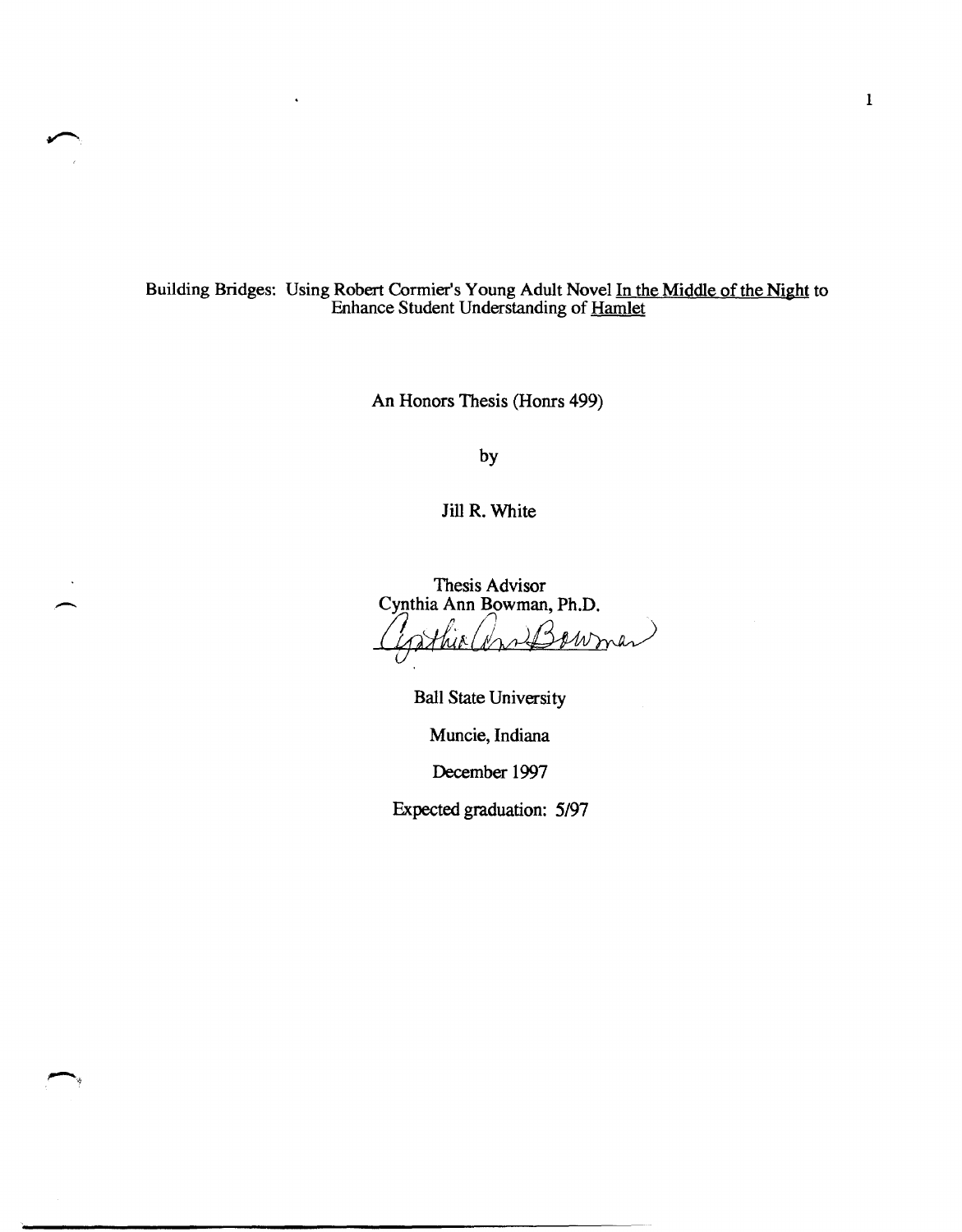# Abstract

This thesis pairs Shakespeare's Hamlet, part of the literary canon, with the young adult novel, In the Middle of the Night by Robert Cormier. Brief summaries explain the basic plots of the two works, and connections are made between themes, characters, and actions. Pairing the two works makes Hamlet more readable and enjoyable for students. Arguments are presented for why young adult literature should be used in the classroom. Adolescent literature engages all students in exploration of the text. Reluctant readers, in particular, can benefit from the use of young adult literature in the classroom because unlike more complicated works, such as Hamlet, young adult literature is written in a reader-friendly style. This allows all students to make meaning and draw personal connections between the text and life experiences. A variety of suggested classroom exercises that incorporate all facets of language arts (reading, writing, speaking, listening, and viewing) are presented for class use. Project examples, as well as guidelines for evaluation, are included.

2

 $5\rho$ Col  $Inc$ 

֧

نوم ہا **س**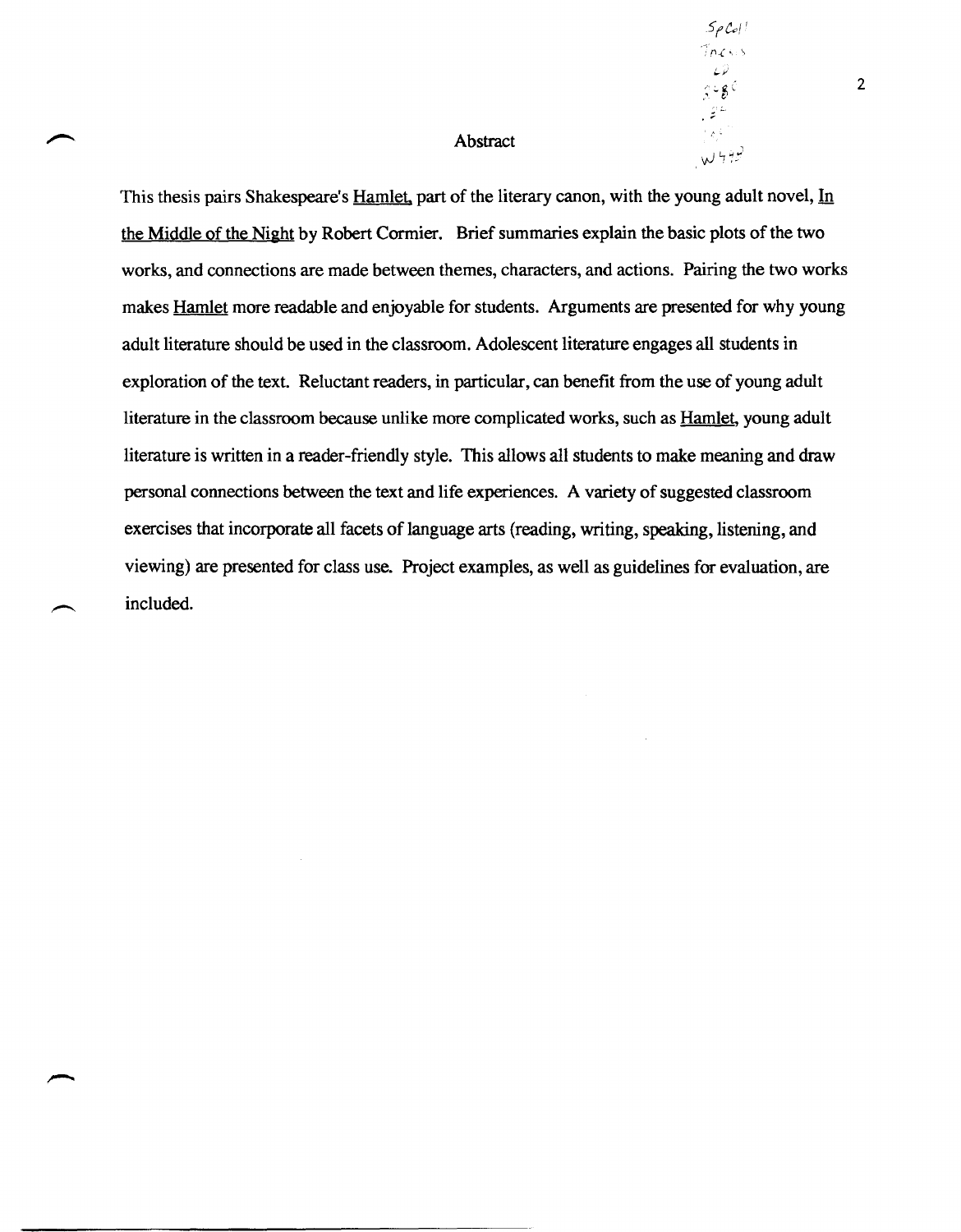# THEORETICAL PERSPECTIVES

Young adult literature should be used as a teaching tool at all levels. The content of the literature encourages students to make their own meaning and create ownership, resulting in a deeper understanding of the material. Students are thus able to draw connections between what they read and what they live. Young adult literature encourages students to become readers by focusing on subjects that are important to young readers.

Joan Kaywell (1993) argues that classic literature, which comprises the canon of literature that is usually taught in schools, is often too distant from students' experiences or written at a reading level above that of the students. Because of this, students often do not read. Young adult literature, however, is usually written in a friendlier style since it is using contemporary or familiar language, Kaywell says. The subject of young adult literature is also that which the students can relate to and know about. By teaching through adolescent literature, real teen issues are confronted. The themes and ideas presented in the literature can be tapped to spark greater discussions. The adolescent literature can then also be paired with the classic literature to challenge students and enhance comprehension of the themes, making the reading take on personal meaning.

In her book Responding to Young Adult Literature. Virginia R. Monseau (1996) addresses the value of young adult literature at both ends of the academic spectrum. Monseau writes that the effectiveness of young adult literature has been proven several times. For reluctant readers, young adult literature should be used to engage and challenge the students. They should then be rewarded for their insights. For more advanced readers, young adult literature can coexist with the traditional literary canon, allowing students to study "universal themes, modes of discourse, and rhetorical strategies."

Kaywell (personal communication, November 10, 1997) agrees with the use of young adult literature at all ability levels, stating her college seniors love it and learn from it, and at-risk students can also benefit because it addresses issues that concern them.

3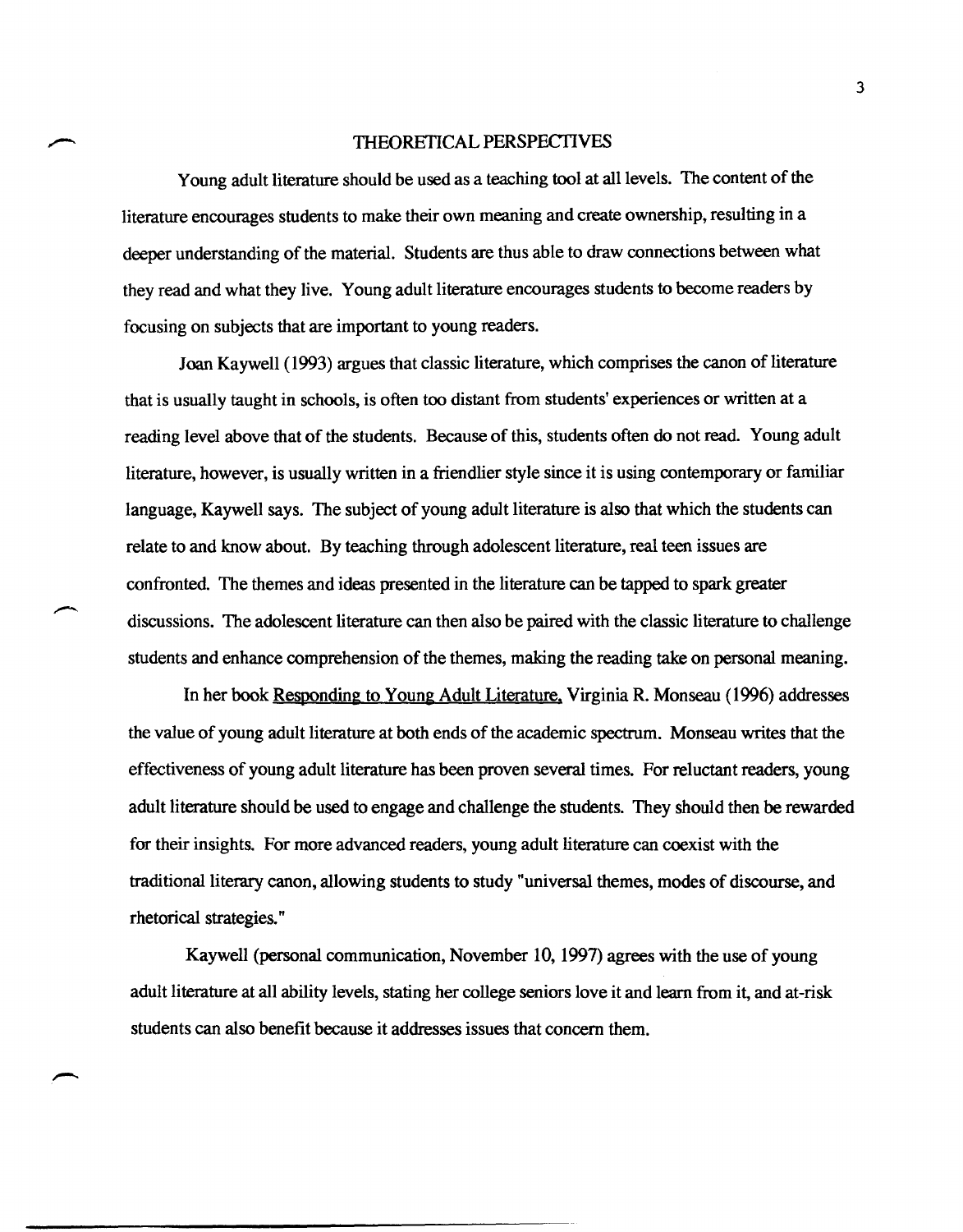## THEORY INTO PRACfICE

Most students, somewhere in their educational journeys, are required to read Hamlet, one of Shakespeare's most popular tragedies. It is included in the curriculum for most advanced placement English courses, as well as in many general and lower-level classes. It holds a place of high regard in the literary canon. Due to its complexity, Hamlet can be a difficult Shakespearean play to understand for high school students, particularly lower-achieving students. The language and structure often present a barrier many students do not attempt to cross. The themes in Hamlet, however, are universal. If students are able to see past the differences in language and structure, most fmd a story line they never knew existed and find compelling.

In an effort to teach Hamlet at a level to which all students can relate, I am pairing the Shakespearean play with Robert Cormier's young adult novel In the Middle of the Night. Both works center around the theme of revenge, and strong arguments can be made to parallel several of the main characters. In the Middle of the Night presents quick, easy reading that most high school students will find enjoyable. Comprehension of the feelings, motivation, and actions in this young adult novel will lead all students to a more thorough understanding of Hamlet.

-,

In the Middle of the Night is just one of many young adult novels written by Robert Cormier, a leading figure in adolescent literature. Author of The Chocolate War, I Am The Cheese, We All Fall Down, and After the First Death, Cormier writes about subjects relevant to students' lives. Coming of age, identity struggles, vandalism, family expectations, and feelings of revenge are just a few of the areas he addresses in his novels. Ted Hipple, Executive Director of the Adolescent Literature Assembly of the National Council of Teachers of English (ALAN) argues that the use of young adult literature in the English classroom will create students who want to read because the themes are those with which students are able to relate. "All anyone, censors included, has to do is to listen to adolescents talk to each other to discover that the problems and language of the literature often mirror the problems and language of life," Hipple wrote in a March 1997 article in English Journal. In the Middle of the Night mirrors Hamlet by emphasizing the feeling of

4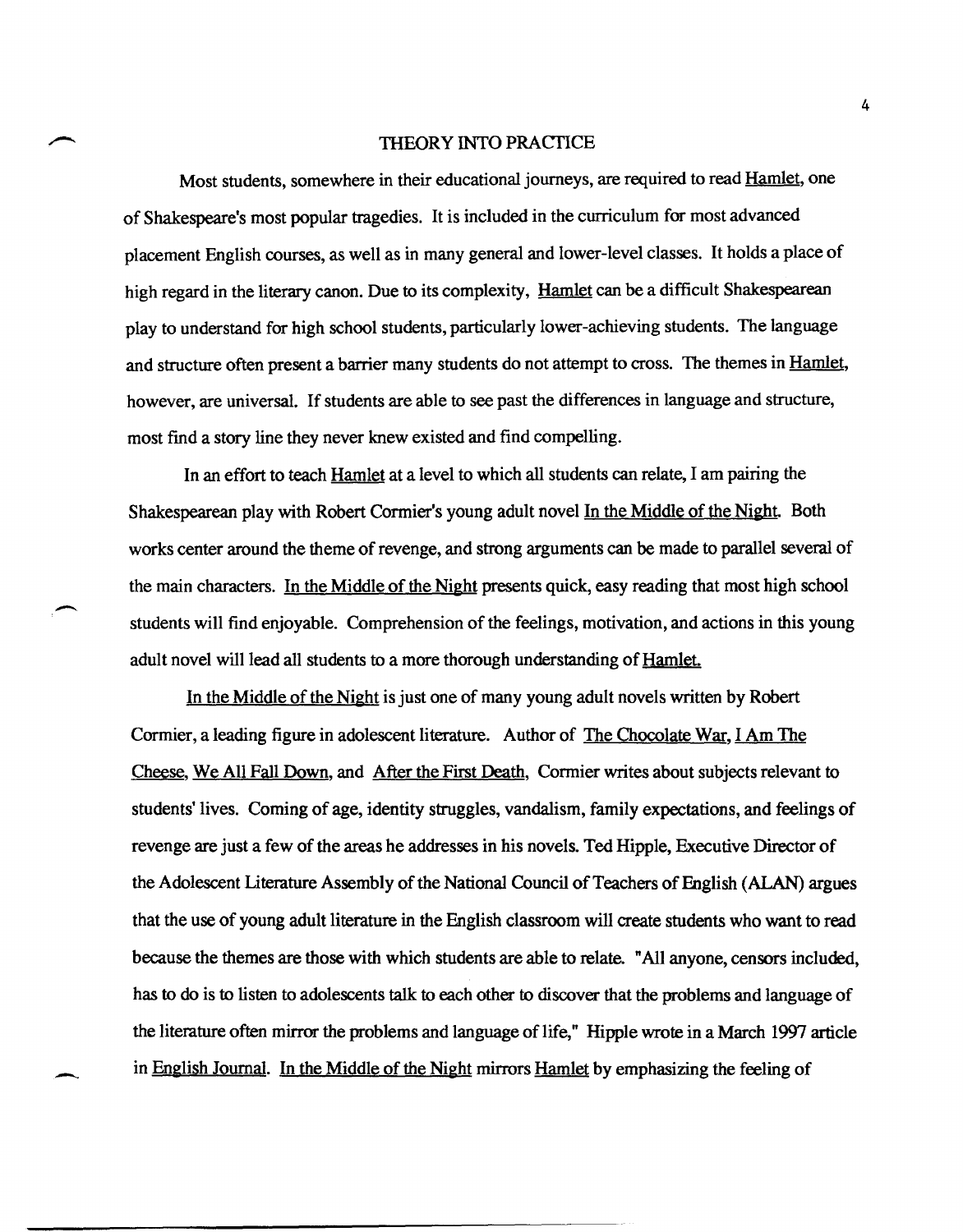revenge.

In Hamlet, the ghost of Old Hamlet appears and speaks with Hamlet, Prince of Denmark. Old Hamlet reveals to Hamlet that he was murdered by Claudius, the Queen's new husband and the uncle of Hamlet. Hamlet, who is already disturbed by his mother's hasty marriage to his uncle, vows to seek revenge on Claudius. Meanwhile, Laertes and Polonius give Ophelia advice about falling in love with Hamlet. Ophelia later tells her father that Hamlet has visited her in a disturbed state.

Rosencrantz and Guildenstem are sent by Claudius to spy on Hamlet. Hamlet arranges a staged play to set up a situation that will prove Claudius' guilt. Claudius leaves at a point in the play which does just that. Hamlet spares Claudius' life at one point, but later mistakenly kills Polonius, believing him to be Claudius. Claudius then plans to have Hamlet sent to England and killed. Ophelia loses her mind and dies under suspicious circumstances.

Old Hamlet's demand for justice is carried out through the tragic ending of the play when Hamlet's mother, Gertrude, mistakenly drinks the poisoned wine intended for Hamlet. Hamlet and Laertes duel, and they are both cut with the poisoned sword. Laertes reveals to Hamlet that it was Claudius who plotted Hamlet's murder. Hamlet kills Claudius and then dies. Horatio plans to live to tell the story of the great tragedy.

Similar situations are present in <u>In the Middle of the Night</u>. Ever since an accident 25 years earlier that killed 22 children, John Paul Colbert has been the victim of harassing phone calls. John Pau1's 16-year-old son, Denny, has been instructed never to answer the telephone. Eventually, however, Denny becomes frustrated with the harassing phone calls and his orders to not answer the telephone. "The opposite of peace was war. Maybe that's what he wanted--a battle against whatever or whoever had thrown a shadow over his family. But he wondered, how do you start a war? (p. 32)". Denny then begins the war by defying his parents and answering the telephone. It is Lulu, a woman who was involved in the fatal accident who feels as though John Paul 'killed' her.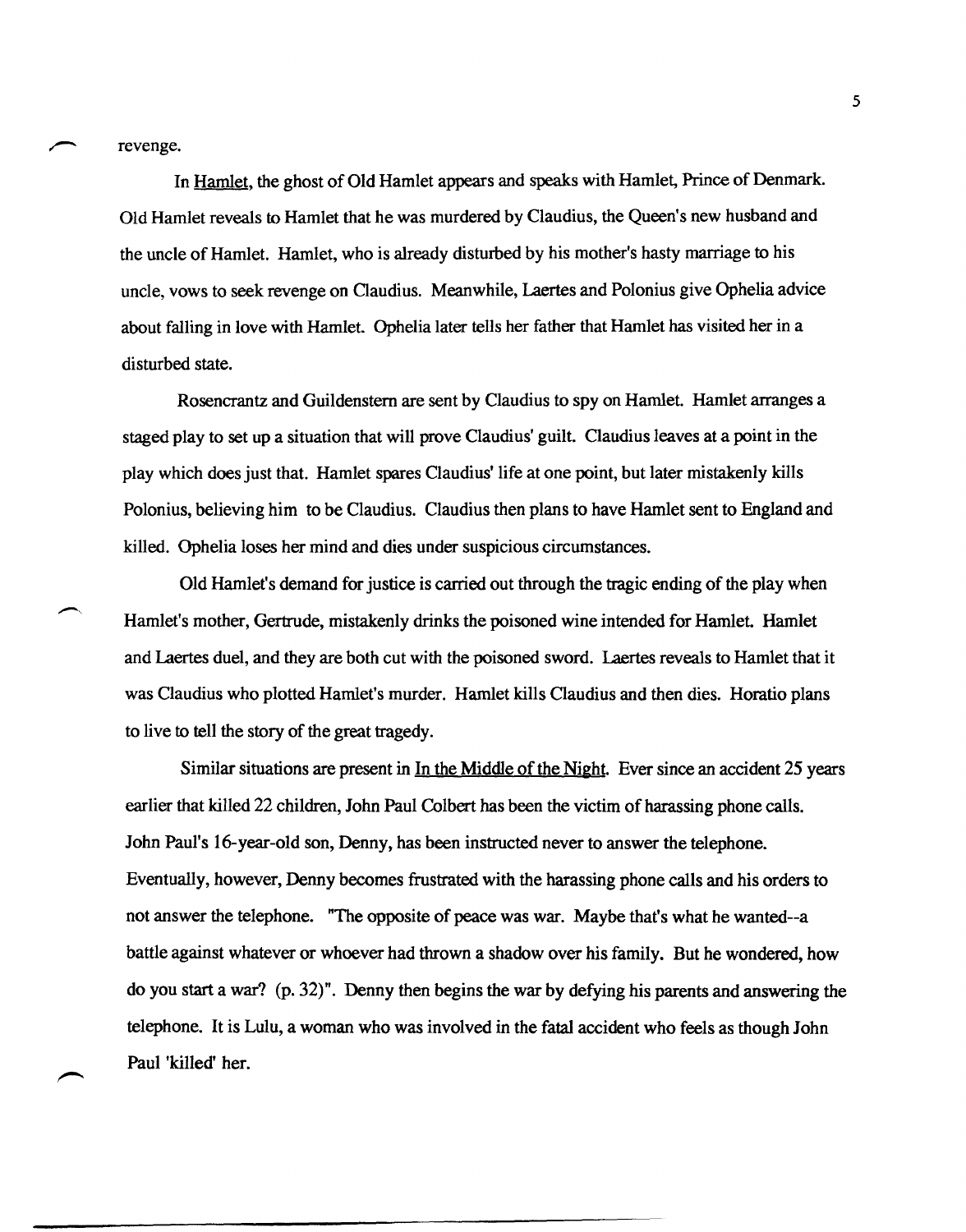Lulu seeks revenge on John Paul in a manner she feels will hurt him the most--attempting to kill his son, Denny. "I don't want you to feel pain. I want your father to feel the pain, the worst pain of all. The pain of losing his son and knowing he was to blame (p. 171)." Lulu befriends Denny and the two develop a relationship over the telephone. Lulu even involves her brother, Dave, in her plot for revenge. Denny, unknowing of the malice behind the smoky-voiced woman on the other end of the line, develops a sincere interest in Lulu. He is unaware of the harm his defiance may bring.

Lulu lures Denny to her home and attempts to kill him. It is only because of a change of heart in Dave that Denny narrowly flees death and is able to escape Lulu's revenge. Lulu dies at the hands of her loving brother, who also takes his own life.

# THEMATIC CONNECTIONS

The search for revenge is the main theme in both Hamlet and In the Middle of the Night. Pairing the two works will make the reading more meaningful for the students by putting it on a level they understand more clearly. Throughout the teaching of Hamlet, several references can be made to the young adult novel. In the Middle of the Night will serve as a springboard for delving into the more complicated play of Hamlet

Denny, in the young adult novel, seeks revenge on the person who makes phone calls to his family in the middle of the night. He does this by answering the telephone he has been forbidden from answering. Hamlet looks for revenge on Claudius, whom he has been told killed the King. After a visit from his father's ghost, Hamlet attempts to prove Claudius' guilt. The theme of revenge also surfaces in the young adult novel when Lulu seeks revenge on John Paul for ruining her life. Lulu does this by attempting to kill Denny.

Most young adults will have had experience with feelings of revenge, thus enhancing the personal connections they can make with the works. Through journal writing, students can tie the theme of revenge to personal experiences, thus making the assigned readings take on personal significance and meaning. Through brainstorming and class discussions, students also can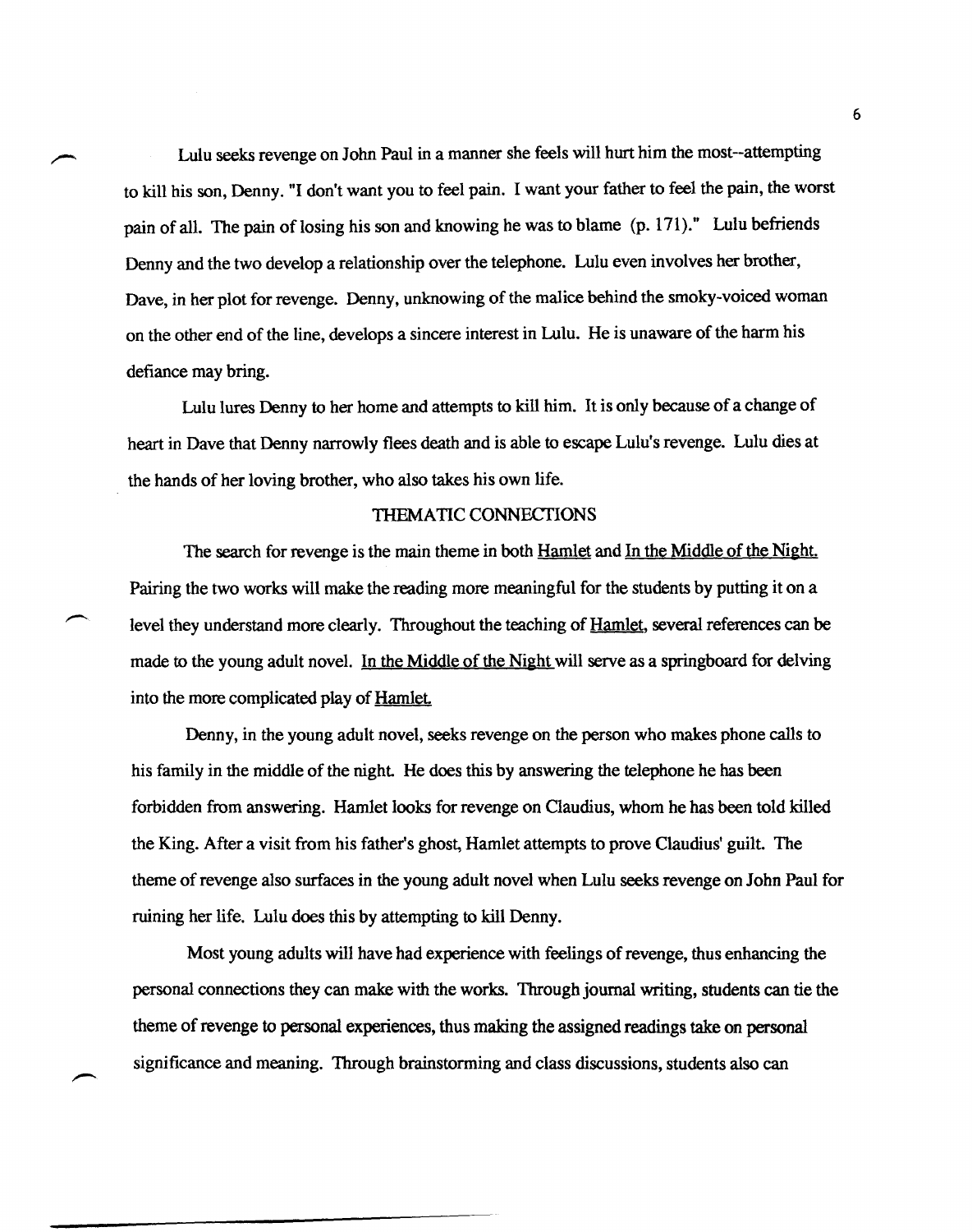develop other themes and ideas that are paralleled between the two works. One area students may enjoy exploring is the connections between characters.

# Character Connection Activities

To enhance student understanding of the connections between characters, several activities can be used. Following is a summary of a few activities which allow students to explore the existing relationships.

Students are given the character connections chart. See Figure 1. Students must find specific examples and details from the text to support the ideas in the chart. Evidence should be presented by citing the act, scene and line in Hamlet, or by citing the page number and key words of the section in In the Middle of the Night. Space is provided on the handout. As a variation of this activity, rather than giving students the already made chart, students can be assigned to develop a chart on their own. Charts could be displayed as poster board presentations or on a class bulletin board. After completion of these visual representation activities, students can assume the role of one of the characters. Have parallel characters (ex: Hamlet and Denny) pair up and discuss the similarities and differences in their lives.

# COMPREHENSION ACTIVITIES

In the Middle of the Night will be used as an introduction to Hamlet. The entire novel should not take students more than three to four hours to read, and I would, therefore, assign it to be read outside of class the week before the study of Hamlet. The students and I would spend some class time discussing the themes and reviewing the plot in preparation for Hamlet. Students will journal their reactions to the young adult novel throughout their reading. In this reaction journal, students will respond to various prompts addressed in class. Students will also be required to make entries in their journals reacting to the reading assignment. Journals will serve as a means of student exploration of the text. Included as a portion of the journal, students will also keep a character log with detailed descriptions of each character. As characters are introduced throughout the novel, students will write down each character's name along with thorough notes,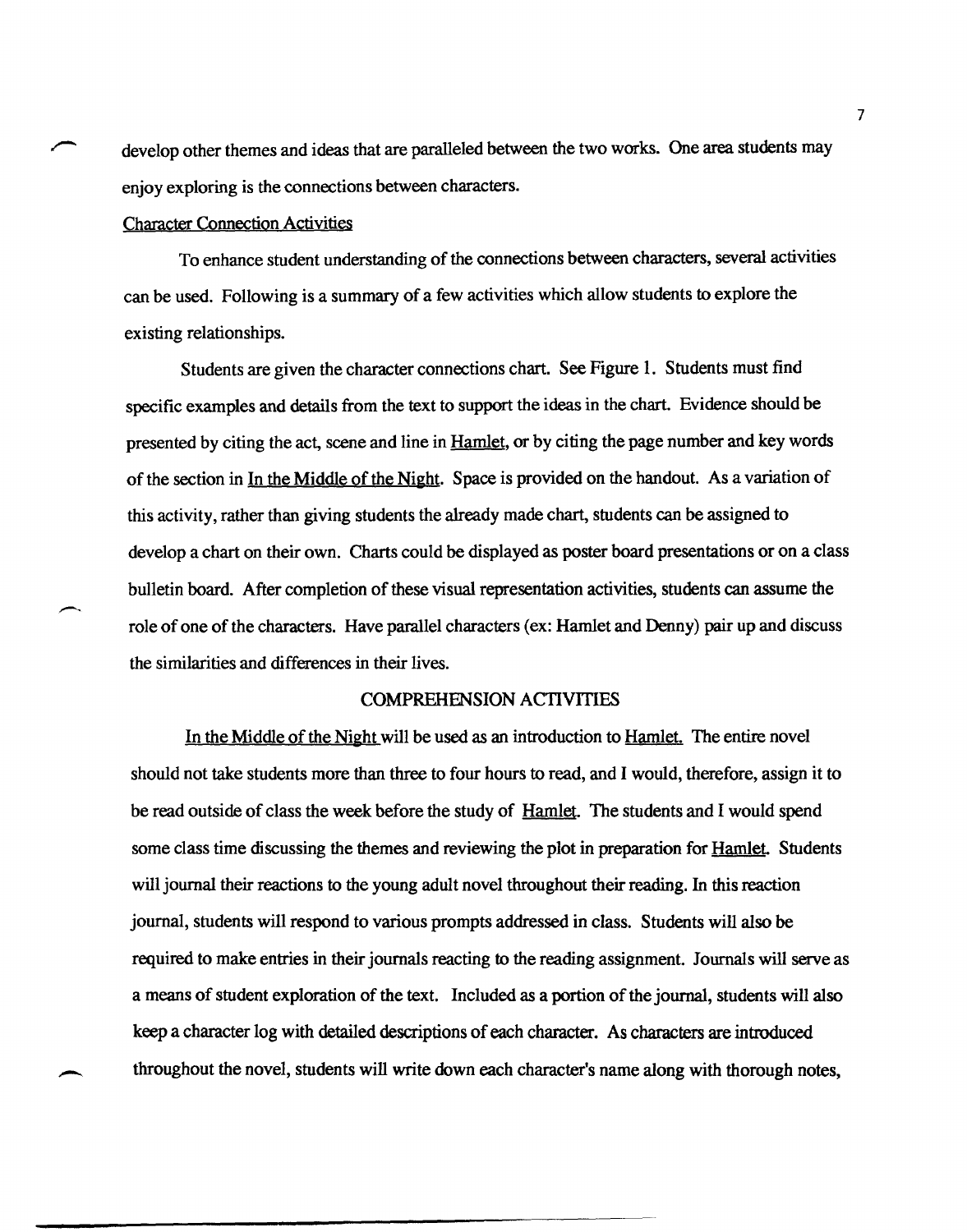# **Character Connections**

*Find the specific examples and situations from the texts to support the ideas presented in the chart below. Cite on the line provided. For Hamlet citations, include act, scene and line reference. For citations from In the Middle of the Night include page numbers and key words. Include in the chart any other character connections you make.* 

| <b>Hamlet</b>                                  | <b>Denny</b>                                    |  |  |
|------------------------------------------------|-------------------------------------------------|--|--|
| Seeks revenge on Claudius.                     | Seeks revenge on caller.                        |  |  |
| Defies Horatio and Marcellus.                  | Defies parents.                                 |  |  |
| Loves (?) Ophelia; loses her.                  | Loves Chloe; loses her.                         |  |  |
| Must accept father's death.                    | Must accept Lulu's death.                       |  |  |
| <b>King/Ghost</b><br>Dies.                     | Lulu<br>'Dies.'                                 |  |  |
| Comes back; wants revenge.                     | Comes back; wants revenge.                      |  |  |
| <b>Claudius</b><br>Kills the King.<br>Is free. | <b>John Paul</b><br>Kills (?) Lulu.<br>Is free. |  |  |
| <b>Ophelia</b><br>Commits suicide. (?)         | Mr. Zarbor<br>Commits suicide.                  |  |  |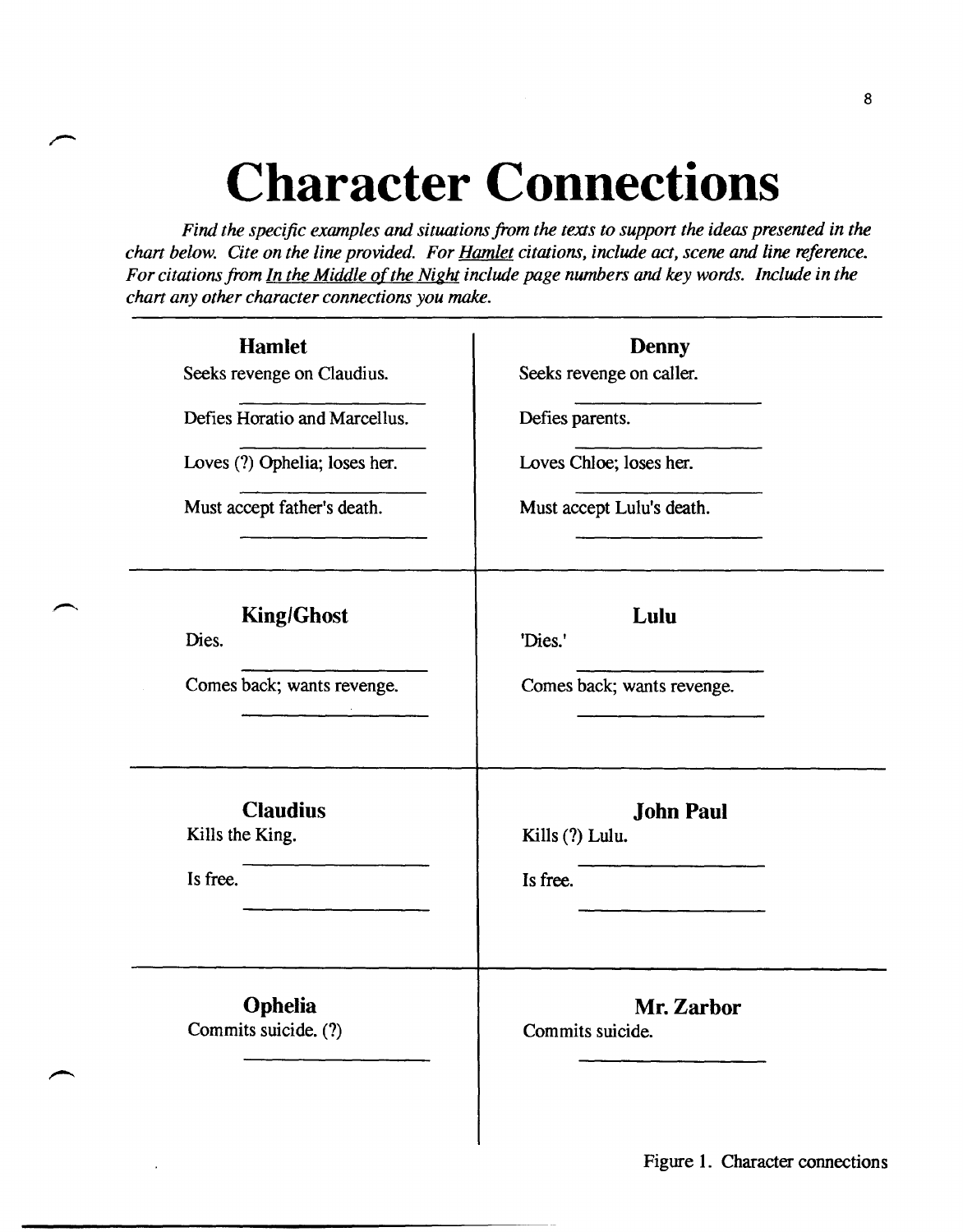including words to describe each character's physical and emotional attributes and quotations from the text that help describe each character. Students should also include their personal opinions about the characters. As more information is learned, the character descriptions should be expanded. This log will be used for a later activity relating the two works.

Throughout the reading of Hamlet, students will keep a reaction journal and character log in the same notebook used for the In the Middle of the Night journal and log. Keeping these activities in the same notebook will provide students easy access to their notes and responses to the young adult novel. The reaction journals and character logs will be assessed throughout the unit.

Keeping in mind that students learn best through a variety of strategies, different activities have been designed to use with each act of **Hamlet**. The activities are designed to enhance all areas of language arts: reading, writing, speaking, listening and viewing.

# **Act 1 Activity**

-

In act one the ghost talks to Hamlet, telling Hamlet that he was murdered by Claudius. Hamlet feels despair about his mother's hasty marriage to Claudius, and after hearing of the murder, vows to get revenge. Meanwhile, Laertes and Polonius give Ophelia advice about falling in love with Hamlet.

To begin the study of Hamlet the students will perform the first act of the play. The play will be introduced with an acting segment to spark interest among all students. The hands-on learning will allow all students to begin the study of Hamlet with a firm grasp of the characters, plot, and action. Students will alternate character roles, as well as the roles of director, critics, and audience members.

A play is not written to be merely read, and therefore cannot be truly understood and appreciated until it is performed. The class performance will allow students the opportunity to transfer their interpretations of the text to actions. The class will use a variety of props for the performance and will experiment with various student interpretations of the same scene, altering stage directions, set, costumes and props.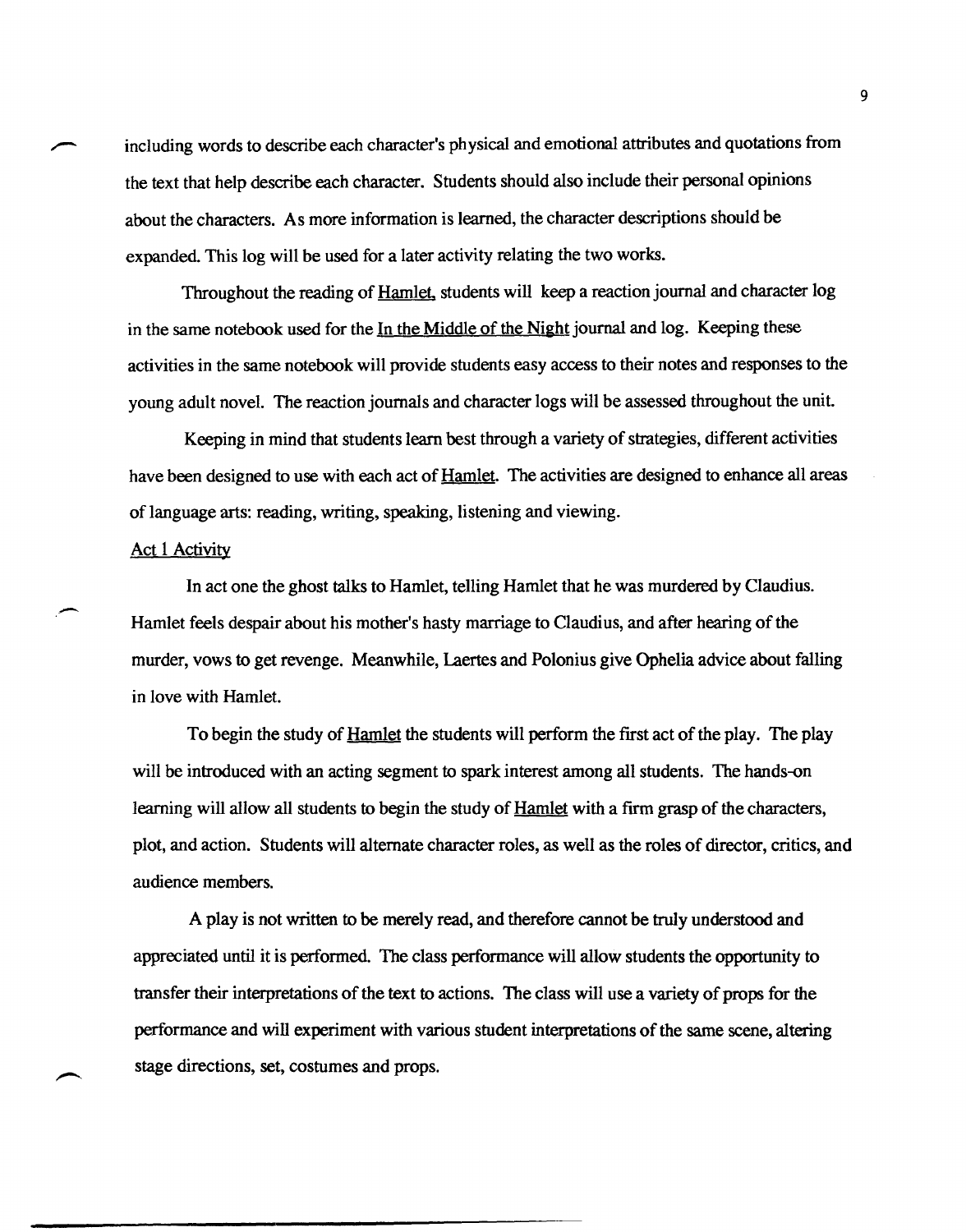Those students assuming the roles of Shakespeare's characters will perform under the guidance of the directors, who will be given the liberty to use the actors in the manner they see best fit. Students in the roles of critics will critique the various presentations, keeping in mind there is no right or wrong way to interpret Shakespeare. Audience members will sit back and enjoy the performance. The class can even bring popcorn to add to the excitement of the show. The students and I will discuss the characters, actions, and plot throughout the reading and performances of the act. After completion of act one student performances, the class will watch a video version of the act to see how professional directors and producers chose to interpret the act.

During discussion of act one, students will find similarities between the play and In the Middle of the Night. By returning to the study of In the Middle of the Night, students can develop parallels, thus better understanding Hamlet. This exercise will be particularly effective for lower skilled readers who may be having difficulties understanding Shakespeare's writing. Possible similarities between the two works are presented in Figure 2.

Assessment for act one activities will be determined on a credit/no credit basis, contingent upon participation.

## Act 2 Activity

In act two Hamlet feigns (?) love madness. He also reveals his plan of action to trick Claudius into revealing his guilt about the murder of the King.

The following activity could easily be used with any of the acts in Hamlet. However, because this is the act where Hamlet develops his plan of action, I have chosen to use the activity at this point.

Students must find a literary criticism that makes reference to act two. This criticism must be one that the students understand and have a strong opinion about. Students will then be divided into small groups and will share the criticism they found with their group, presenting an argument either in favor of or opposed to the ideas presented in the criticism. After finding, presenting, and arguing the Hamlet criticism, students will assume the role of a critic and will write their own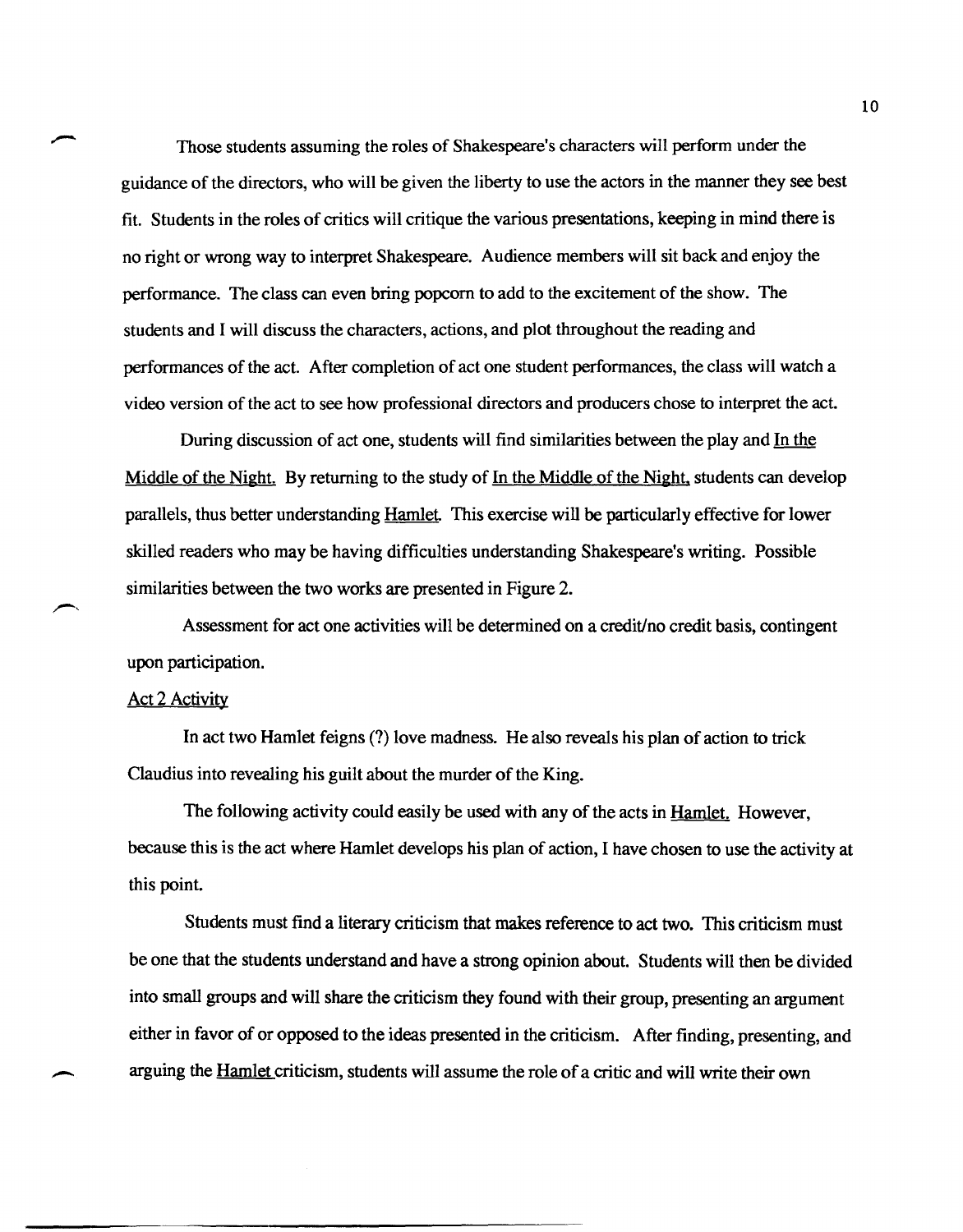# **CONNECTIONS BETWEEN HAMLET AND IN THE MIDDLE OF THE NIGHT**

1. Hamlet goes against what Horatio and Marcellus say and he follows his father's ghost. It is after he follows the ghost that he becomes obsessed with revenge.

Just as...

Denny defies his parents' wishes and he answers the telephone. It is after he answers the telephone that his haunting troubles begin.

2. Hamlet seeks revenge against the person who has destroyed his family. Just  $as...$ Denny seeks revenge against "whatever or whoever has thrown

a shadow over his family."

3. The King dies, yet returns in search of finding revenge for his death.

Just as...

Lulu 'dies' and returns seeking revenge for her 'death.'

4. Claudius kills the King, yet he is free. Just as... John Paul starts the fire that may be linked to the fatal accident, yet he is free.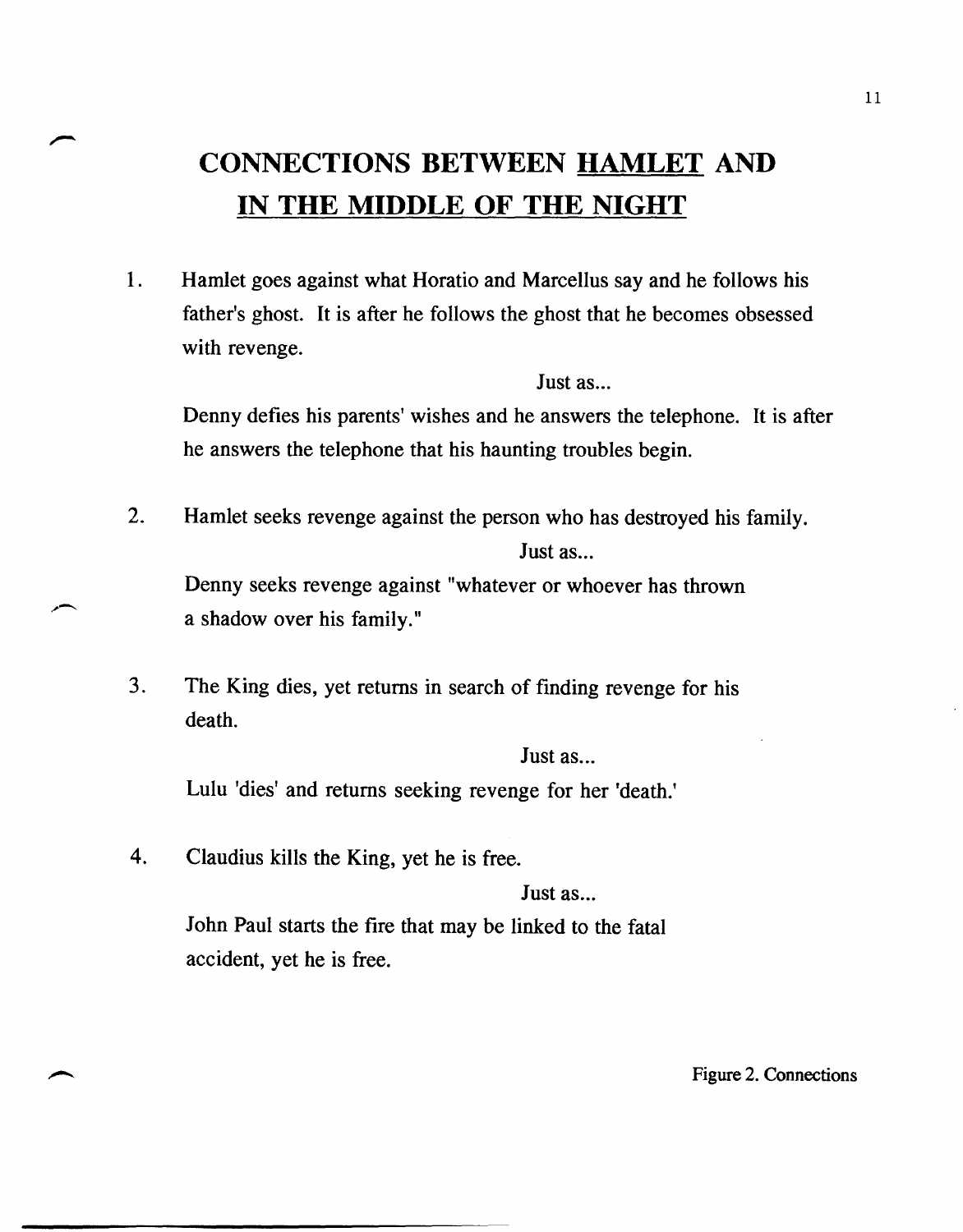literary criticism of In the Middle of the Night. These criticisms will be used on a class bulletin board. The bulletin board will serve as a type of advertisement for the other classes, possibly sparking interest in other students to read the young adult novel. This activity will sharpen students' skills in the following areas: library research, persuasive speaking, critical thinking, and argumentative writing.

Assessment for this activity will be based on the written literary criticism of In the Middle of the Night as well as on participation in the act two Hamlet criticism.

## Act 3 Activity

--

In act three Hamlet gives his "To be or not to be" soliloquy. He also denies loving Ophelia. The staged play begins, and Claudius leaves at a moment which reveals his guilt. Hamlet finds Claudius in prayer and does not kill him. Hamlet later kills Polonius, mistakenly believing he was killing Claudius.

One of the main actions of this act is the staged performance of the play The Murder of Gonzago. To be sure students understand the purpose and meaning behind the staged play, students will be asked to rewrite the play into a modern version. Students will be divided into groups of five and most students will assume the roles of the traveling actors. One student in each group will be designated director; a student will also be designated camera person. The groups will rework the short play from Elizabethan language to modem Fnglish. A final script including a list of characters, setting, and props, will be turned in. See Figure 3.

After the play has been rewritten, groups will videotape a performance of their new and modernized play. This translation from Elizabethan to modern should be reflected in terms of language, props, scenery, and costumes. Videotaped versions of The Murder of Gonzago will be viewed in class. After completion of this activity, students will better understand the short play within the play. Students will also gain experience with writing a script, performing a designated role and working in groups.

To ensure fair grading, all students will complete a self-evaluation and group evaluation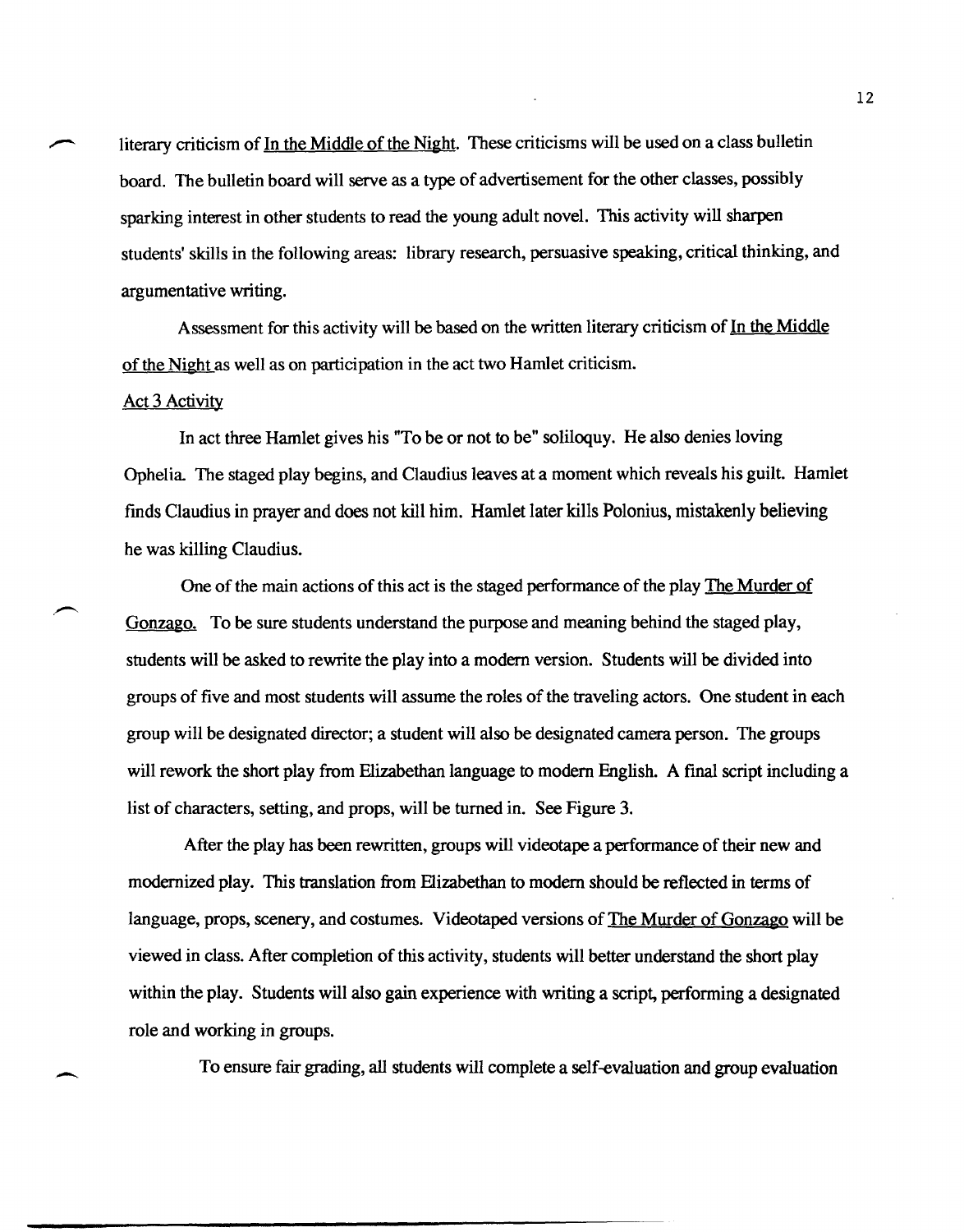# **Modern Script Sample The Murder of Gonzago**

Characters: Husband represents the king Wife represents the queen Man represents Lucianus

## Costumes:

*Husband*: Dressed as though he's just come home from work (ex. polo shirt and khakis.) *Wife:* Dressed as though she's just come home from work (ex: skirt and blouse.) *Man:* Dressed in jeans and a sweat shirt, tennis shoes

# Setting/Props: Living room--Couch with blanket resting on back, table with newspaper, photo album and box of tissues

# **One Act Play**

*(Husband and wife are sitting in their living room. Husband is looking through wedding photo album; wife is reading the newspaper.)* 

Husband: It sure has been a long time since we were married.

- Wife: Yes. But it's been long, happy years. I hope we have as much time and happiness in our future. That reminds me--you haven't seemed to be yourself lately. I'm afraid for you- call it woman's intuition.
- Husband: Well sweetheart, actually there's something I've been wanting to talk to you about. I'm not doing really well. You're right. *(Puts album down.)* The doctor says my time is limited. You will soon be left to face this world alone. Unless, of course, you marry again.
- Wife: *(Appears shocked.)* What? Are you crazy? How could I? I would never betray our love that way. Second marriages are not based upon love but upon need. My love is with you. *(Wife begins to cry.)*

*(Husband moves to seat next to Wife to comfort her. He puts his arm around her and wipes her tears. She continues to cry.)*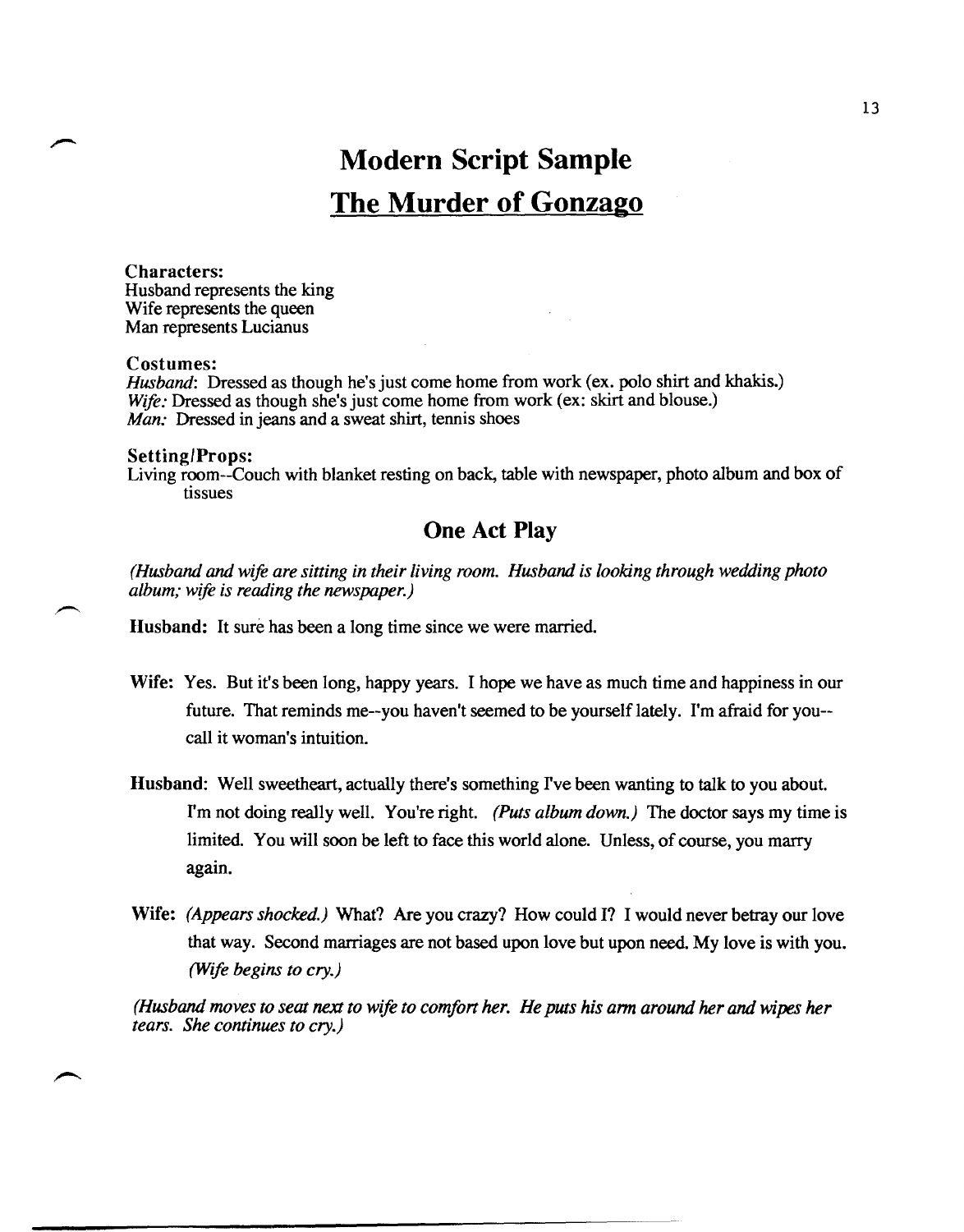- Husband: I know that's what you believe now, but just wait. You'll change your mind and forget that you ever felt this way. The sorrow will soon leave, and you will love again. Life doesn't last forever, so make the most of the time you have. Fate will take its course- there is nothing you can do to stop it. Right now you think I am irreplaceable, but once I'm gone and you're all alone, you'll change your mind.
	- Wife: I can't imagine life without you. When you die I will forever be your faithful wife. *{Wife plays with wedding ring on her finger.}*
	- Husband: That's very sweet, dear. For now, though, I need to get some rest. I'm beat. We can talk more later.
	- *(Husband curls up on couch; Wife covers him with a blanket.)*
	- Wife: Sweet dreams, honey, and remember... nothing will ever come between us.
	- *(Wife leaves the room. She takes the box of tissue with her.)*
- (Man comes into living room through unlocked door. He approaches the sleeping husband.)
- Man: *(whispering)* The time has come. No one is around. I'll take this heroine and kill him with an overdose. *(Injects heroine into husband.)*

*(Husband dies.)* 

Figure 3. Script sample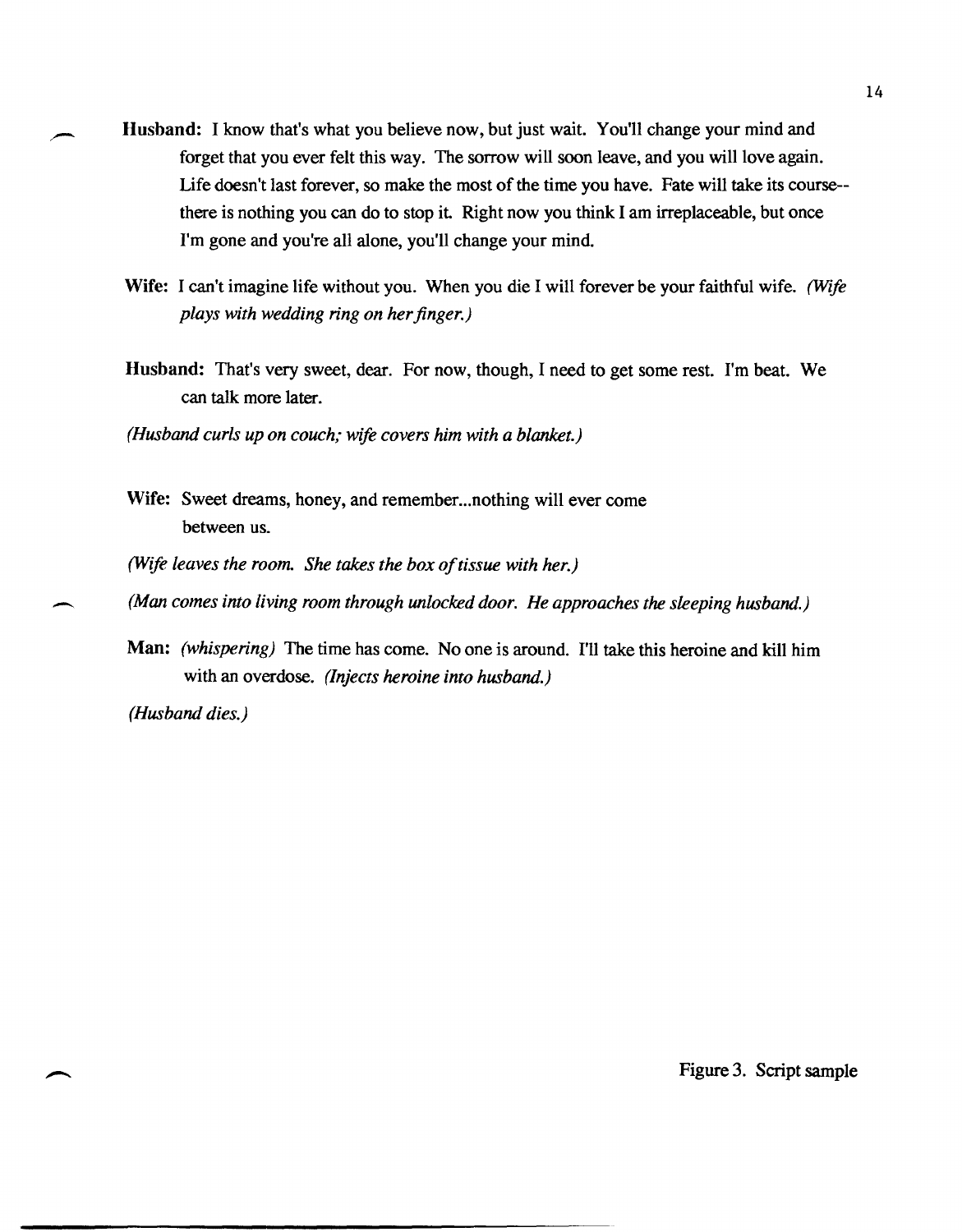after completion of the project. See Figure 4. Assessment will be based on group cooperation, script, video and evaluations.

## Act 4 Activity

In act four Claudius and Laertes develop a plan to kill Hamlet by using a poisoned sword. As a back-up plan poisonous wine will be used. Ophelia loses her mind and later is found dead in the river.

After students have read act four and the students and I have discussed it as a class, students will write a character sketch poem. By this point in the play students should be fairly familiar with the various characters. Students will choose a character from Hamlet and parallel this character with a character from In the Middle of the Night. Students should refer to the character logs they kept while reading both works to remind themselves of details they may have forgotten. The poem must include references to both characters, yet the names of the characters must not be included in the poem. See Figure 5.

Students should be encouraged to be as creative as possible. They do not have to follow the same rhyming pattern or stanza set up as the model poem. After all students have written their poems, each student will read hislher poem aloud to the class and the rest of the class will attempt to figure out who the subjects of the poem are. This activity will force students to become familiar with the individual characters they chose to study, as well as with the characters their classmates chose. Hearing the poetry of classmates will allow students to hear various interpretations of the characters.

Assessment for this activity will be based on the thoroughness and quality of the poem and participation in the activity.

## Act 5 Activity

In act five Laertes and Hamlet argue about their guilt over Ophelia's death. They later duel, and both are cut with the poisonous sword. Gertrude unknowingly drinks the poisoned wine and dies. Before Laertes dies, he reveals to Hamlet that Claudius had devised the plan to kill Hamlet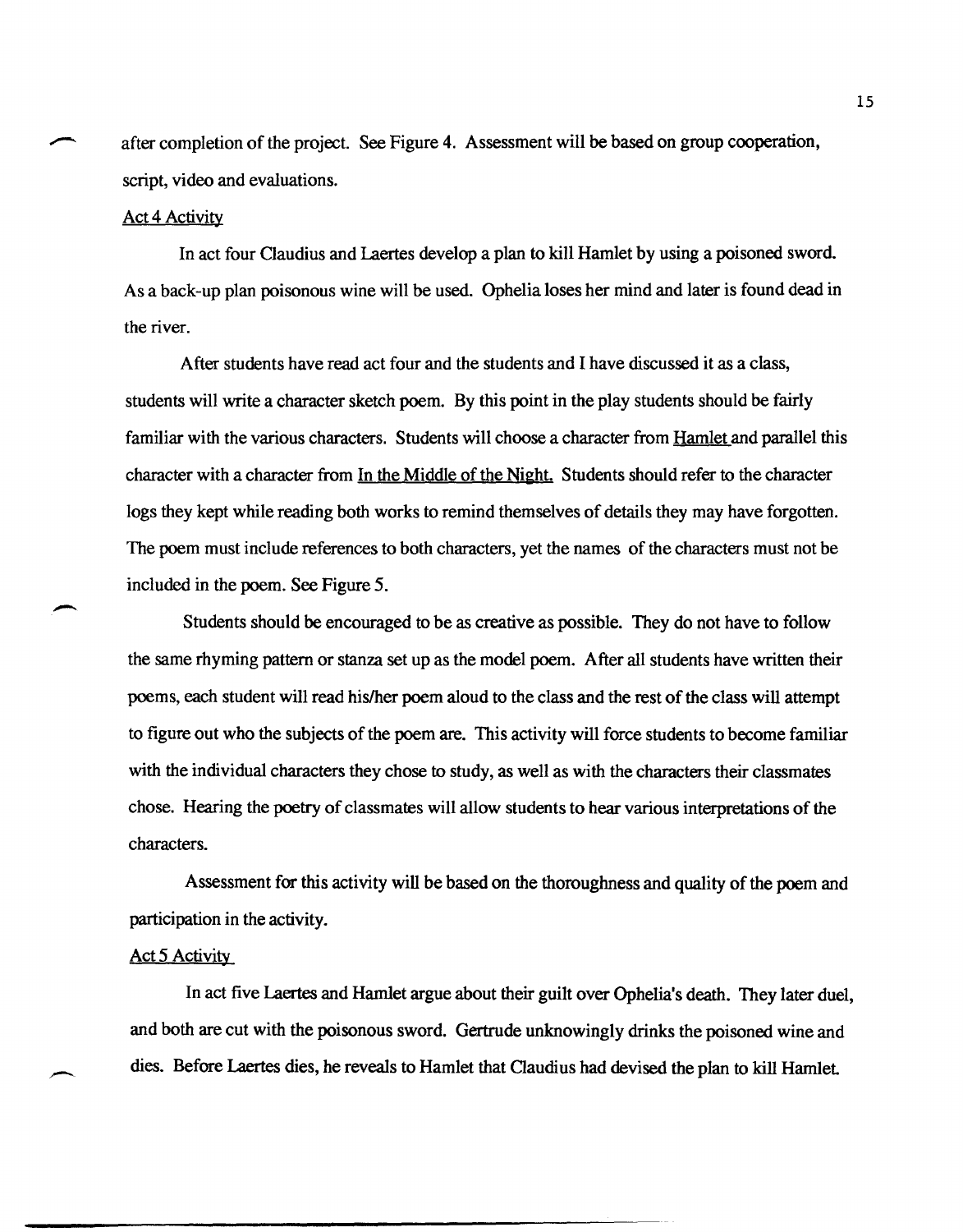# **Self Evaluation**

Name:

I worked well with my group. Yes No

Comments:

All members of my group should receive the same grade. Yes No

Comments:

My contributions to the project were:

| Based on my group's effort and final product, I feel a fair grade is: |  |  |  |
|-----------------------------------------------------------------------|--|--|--|
| Other comments:                                                       |  |  |  |

and the contract of the contract of the contract of the contract of the contract of the contract of the contract of

# **Group Evaluation**

| Group Topic:                           |  |  |  |
|----------------------------------------|--|--|--|
| Our group worked well together. Yes No |  |  |  |
|                                        |  |  |  |
| We enjoyed this group project. Yes No  |  |  |  |
| We feel a fair grade for our group is: |  |  |  |
|                                        |  |  |  |

Figure 4. Evaluations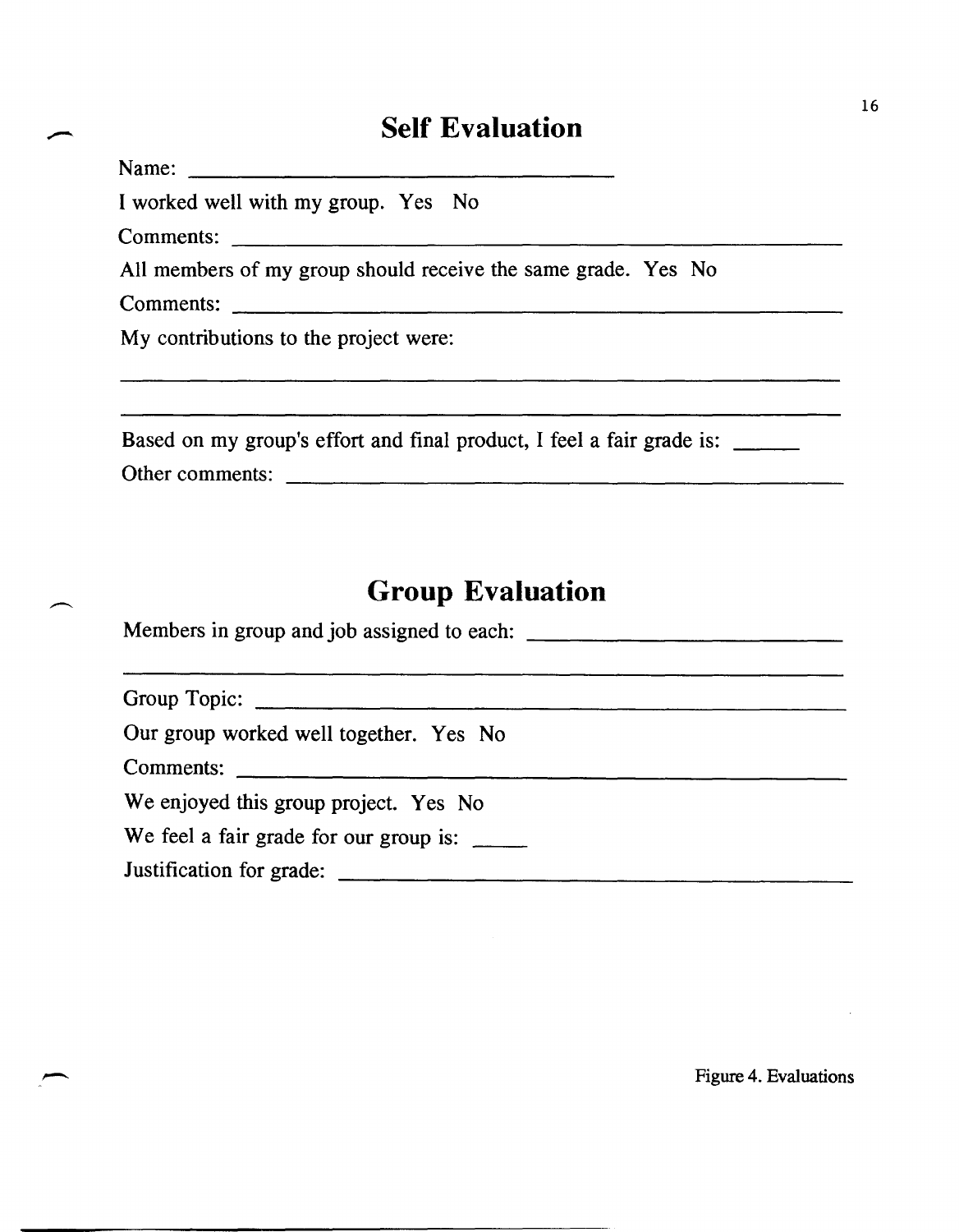# - **Character Sketch Poem**

Following is an example of a poem illustrating commonalities between Lulu and the King. The first two stanzas make reference to Lulu; the last two refer to the King. In the space provided at the bottom of the page, write your own character sketch poem choosing any parallel characters. You must include references to both characters, yet the names of the characters may not be included in the poem. Refer to your character logs for ideas. You do not need to follow the same rhyming pattern and stanza set up.

> My mind still works, though my body does ache. 111 get back at that man for his careless mistake.

An eye for an eye, that's what I do say. He took my happiness, and now he must pay.

I send out my son, to avenge my lost life. That man took my dreams and now has my wife.

Evil for evil, vengeance for all. Away with the murderer or the kingdom will fall.

Figure 5. Sample poem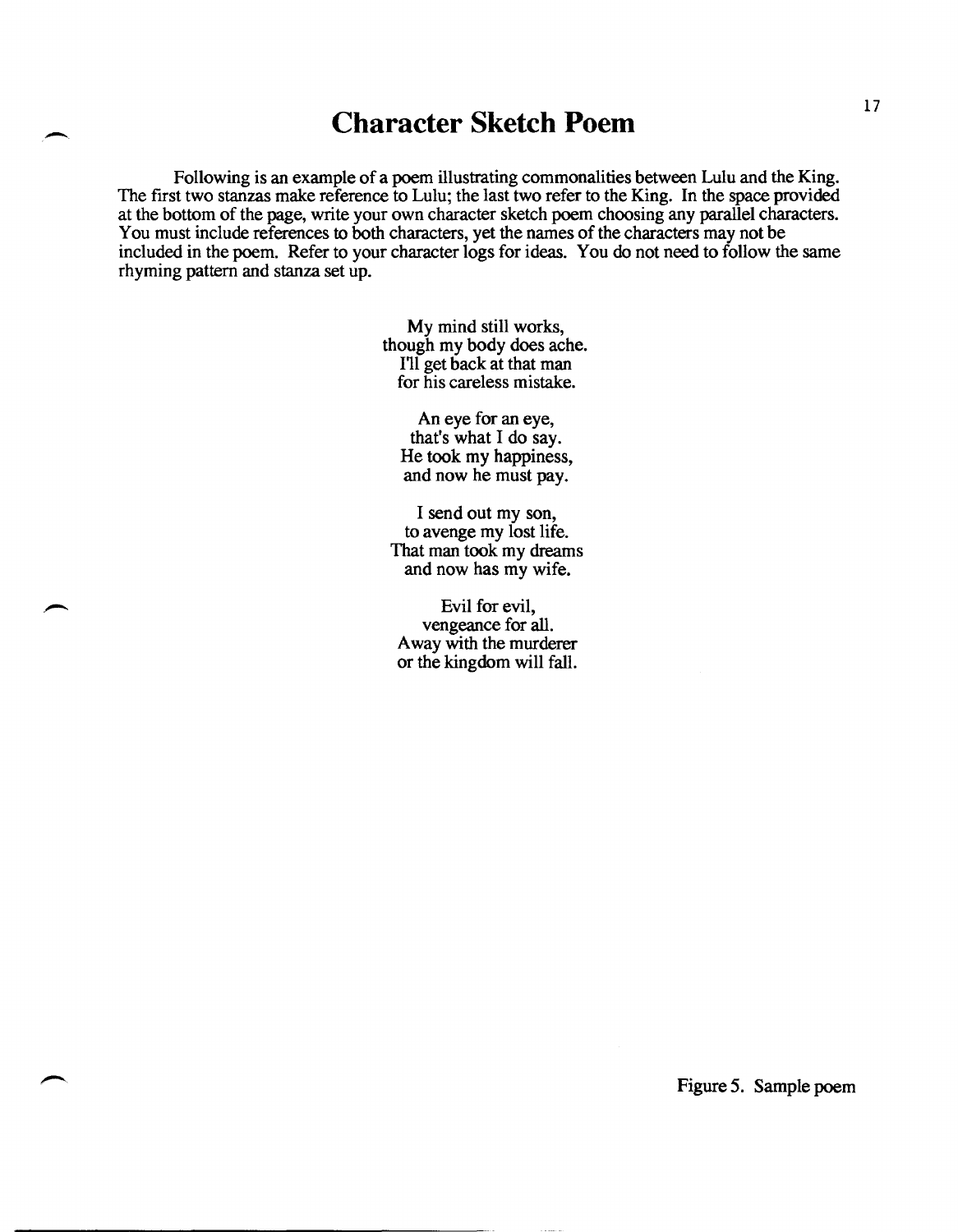Hamlet kills Claudius and then dies.

Because act five is packed with action, after completion of the act students will play a quiz game in class to review the major actions. Students will be divided into teams and will compete to answer plot questions correctly. Students must rely on memory to answer the questions. All questions will be objective. See Figure 6.

After the objective questions, I will conduct a class discussion in a much more subjective fashion. Using both objective and subjective questioning on Hamlet will force students to examine the work for more than simply the story line. Questions will be paralleled to In the Middle of the Night to continue with the pairing of the two works. See Figure 7.

## Final Project

As a culminating activity at the end of the unit, students will choose to complete one project on a list containing several options. Students will be given the list of final project options after reading act three of Hamlet. Handing out project options at this point will allow students to read the fmal acts of the play with an eye for details that may be of special importance to their project. Handing out options prior to the completion of the play will also allow for ample time to complete a well-developed, thorough project. See Figure 8.

## **CONCLUSION**

The most important part of teaching is making knowledge real and practical for the students. Young adult literature does just this. Young adult literature reaches out to all readers, particularly the reluctant readers, to make the complicated text more understandable. By combining the study of Hamlet with Robert Cormier's In the Middle of the Night, students are able to draw connections and make meaning out of material they otherwise may have found confusing and frustrating.

My hopes for my students are that they take away from the reading and activities not just knowledge of the works read, but knowledge about themselves and their own thoughts and beliefs

18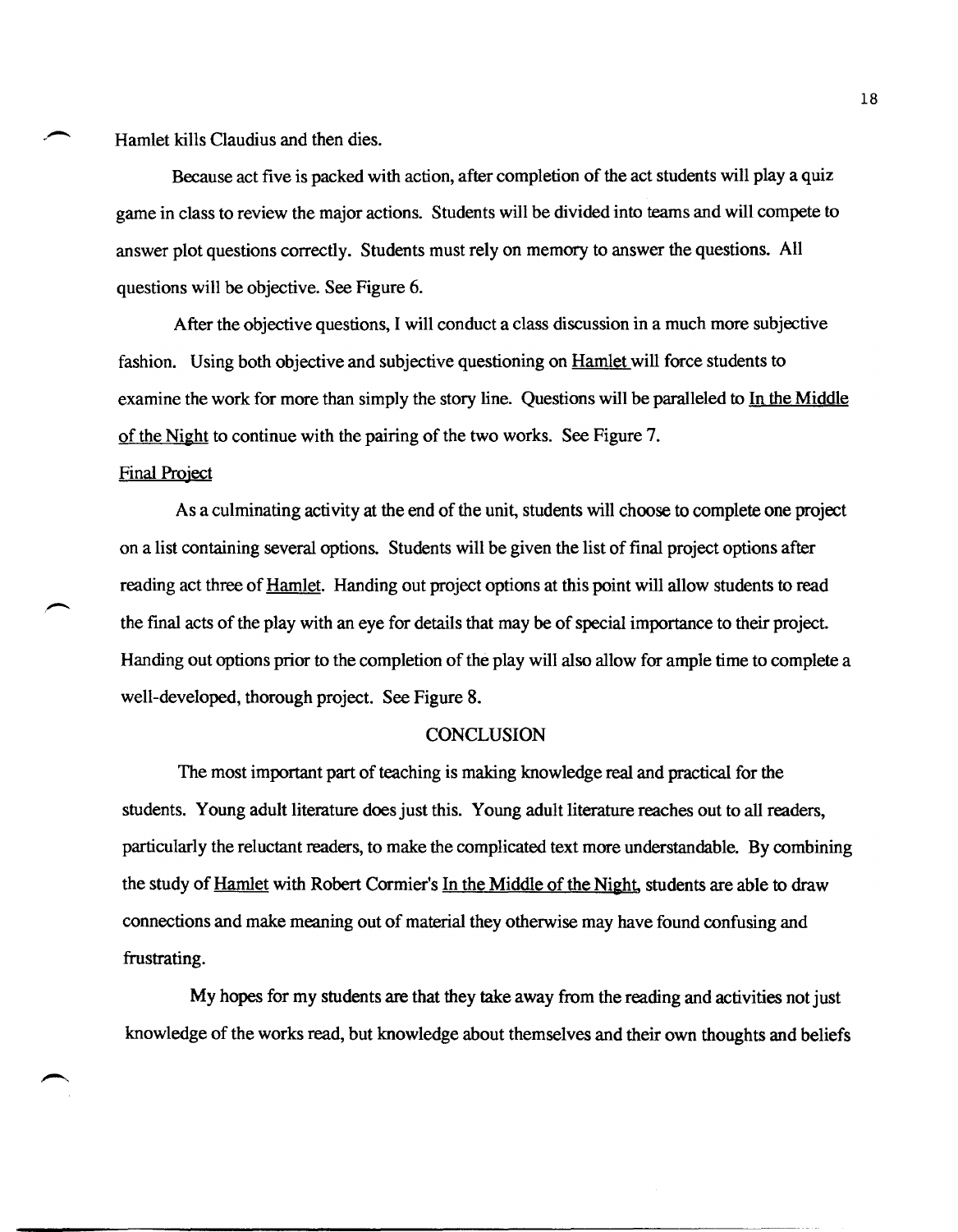# **Possible Objective Questions**

- 1. Whose funeral procession does Hamlet stumble upon? (Ophelia)
- 2. Who is Yorick? (the King's jester)
- 3. Who does Hamlet struggle with in the grave? (Laertes)
- 4. How does Gertrude die? (drinks the poisonous wine)
- 5 . Who kills Claudius? (Hamlet)
- 6. How does Hamlet die? (stabbed with poisonous sword)
- 7. Who kills Hamlet? (Laertes)

 $\overline{\phantom{a}}$ 

- 8. What does Laertes ask of Hamlet before his death? (exchange of forgiveness)
- 9. Who is named heir to the Danish throne? (Fortinbras)

Figure 6. Possible objective questions

# **Possible Discussion Questions**

- 1. John Paul felt extreme guilt after the balcony crashed. Do you think Claudius felt any guilt for the murder of the King? Why?
- 2. Denny has feelings of alienation. Several times he makes references to loneliness. Do you believe Hamlet has these same feelings? Why?
- 3. "Malice" is used to describe Lulu and her plot for revenge on John Paul. Do you consider Hamlet to be malicious? What makes you think this?
- 4. Lulu considers herself dead long before her physical death. What do you believe she means by 'death.' Who would you compare her to in Hamlet?
- 5. Besides the theme of revenge, what ideas do you find in both **Hamlet** and In the Middle of the Night?
- 6. Who do you believe Hamlet shares more characteristics with, Lulu or Denny?
- 7. Put yourself in Denny's place. Would you have answered the telephone? What would you have done differently (if anything)?
- 8. Put yourself in Hamlet's place. Knowing how the play ends, what would you have done differently (if anything)?

Figure 7. Possible discussion questions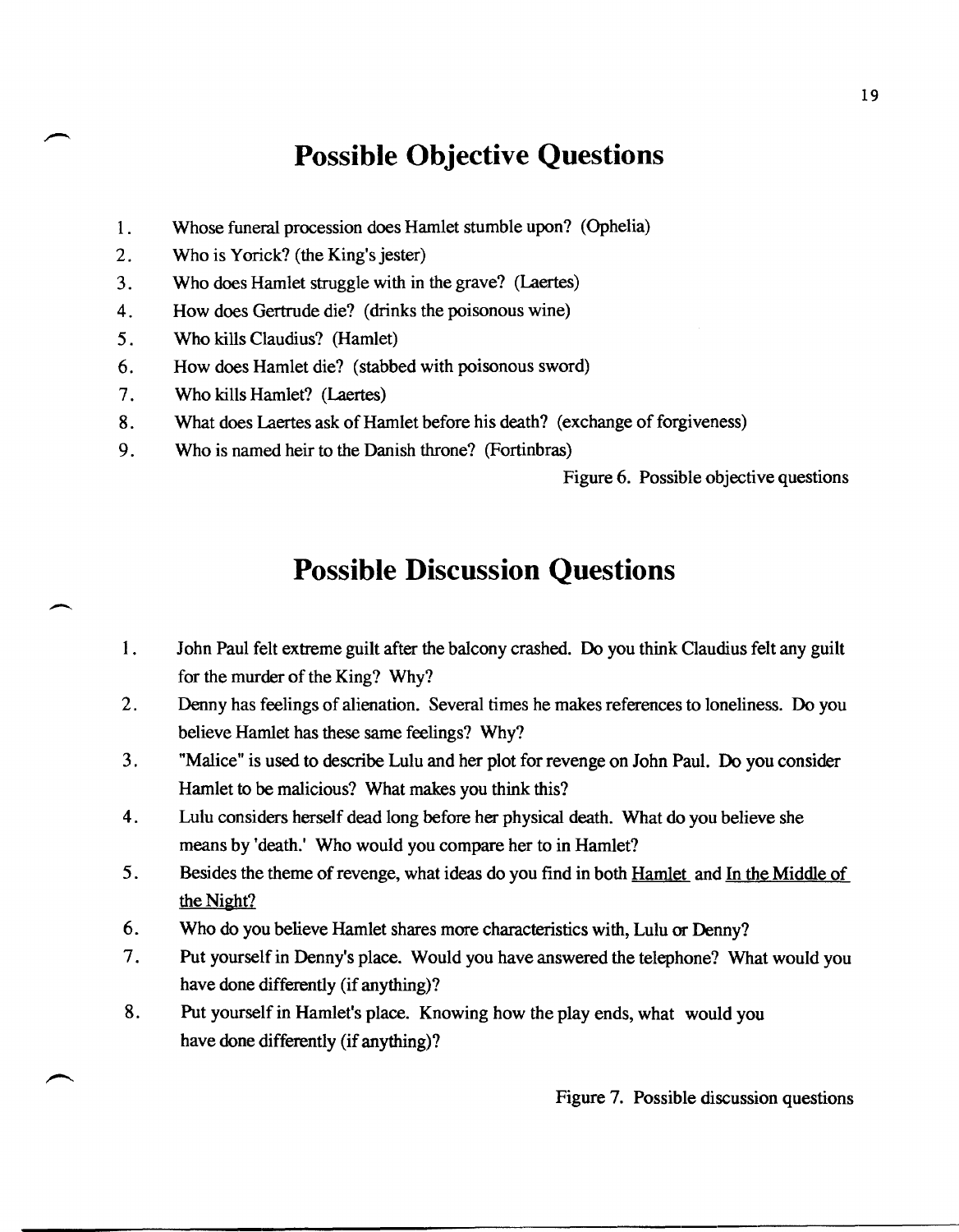# **Final Project Options**

Choose one of the following project options to complete for the end of this unit. If you have a comparable project idea not on this list please discuss it with me. A due date will be determined in class.

- 1 . Choose a scene from In the Middle of the Night that has similarities to a scene in *Hamlet.*  Rewrite the scene in drama form. Write a one page essay comparing the two scenes.
- 2. Either individually or in pairs, memorize a scene (or part of a scene) in Hamlet. Present your interpretation for the class either live or on video.
- 3. Create an illustration to accompany Hamlet. Include captions beneath the picture to help tell the story.
- 4. Write a three-page essay paralleling characters from the two works. (Review your character logs and journals for help.) Present evidence to support your ideas.
- 5 . Choose a theme that occurs in both Hamlet and In the Middle of the Night. Write an essay/poem/song that incorporates the theme. Use specific examples to illustrate how the theme is carried throughout the works.
- 6. Create a book cover for either Hamlet or In the Middle of the Night. Develop an illustration for use on the front cover and a summary for the inside flap. Include author information on the back cover.
- 7. Read another young adult novel with similar themes to Hamlet and In the Middle of the Night. Write a summary of the novel, drawing connections to what has been read in class.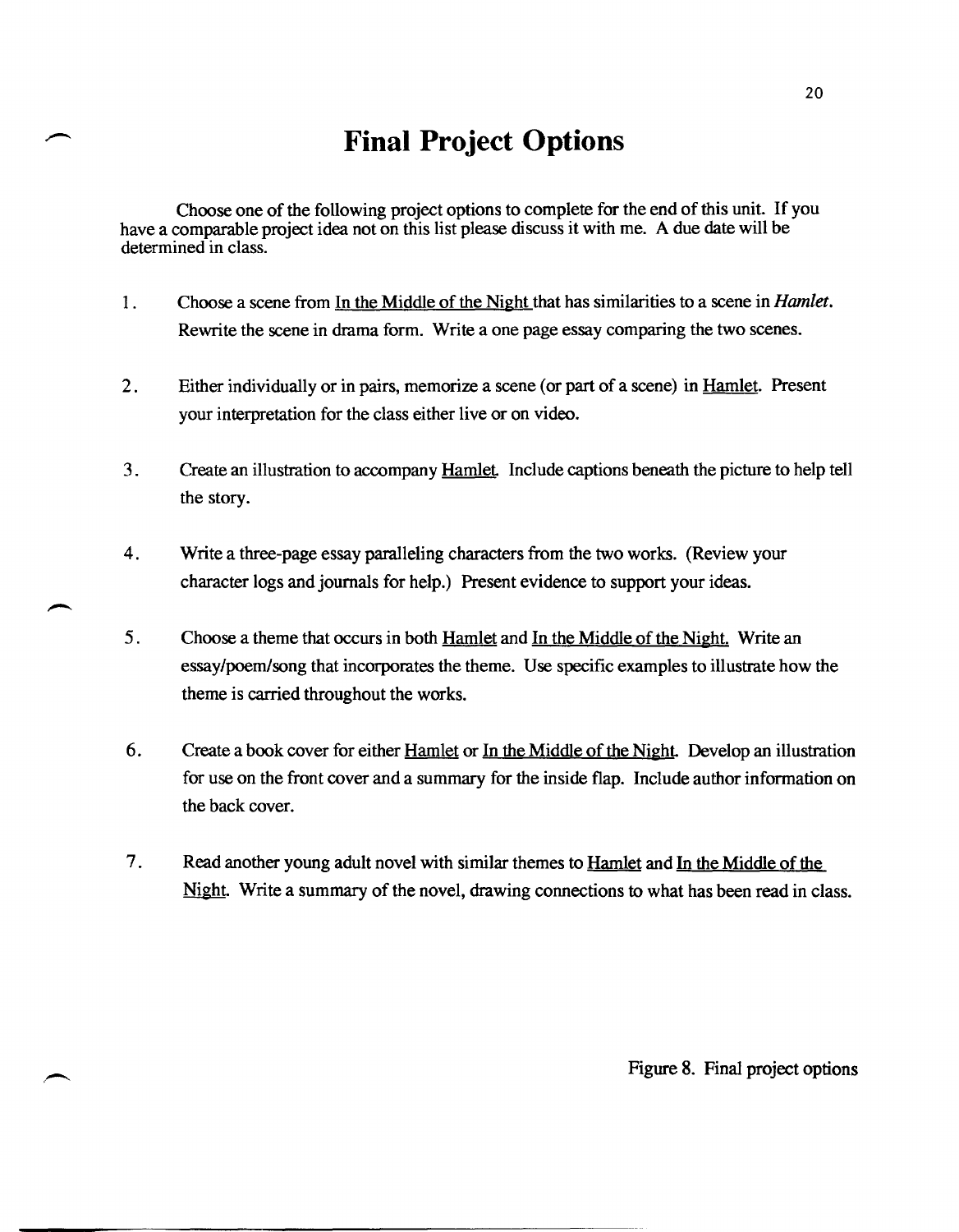on the subjects. I want my students to create personal meaning through their reading, and though some students may be able to do this through reading the classics alone, most students will find far more meaning by learning the classics in conjunction with young adult literature.

 $\overline{\phantom{a}}$